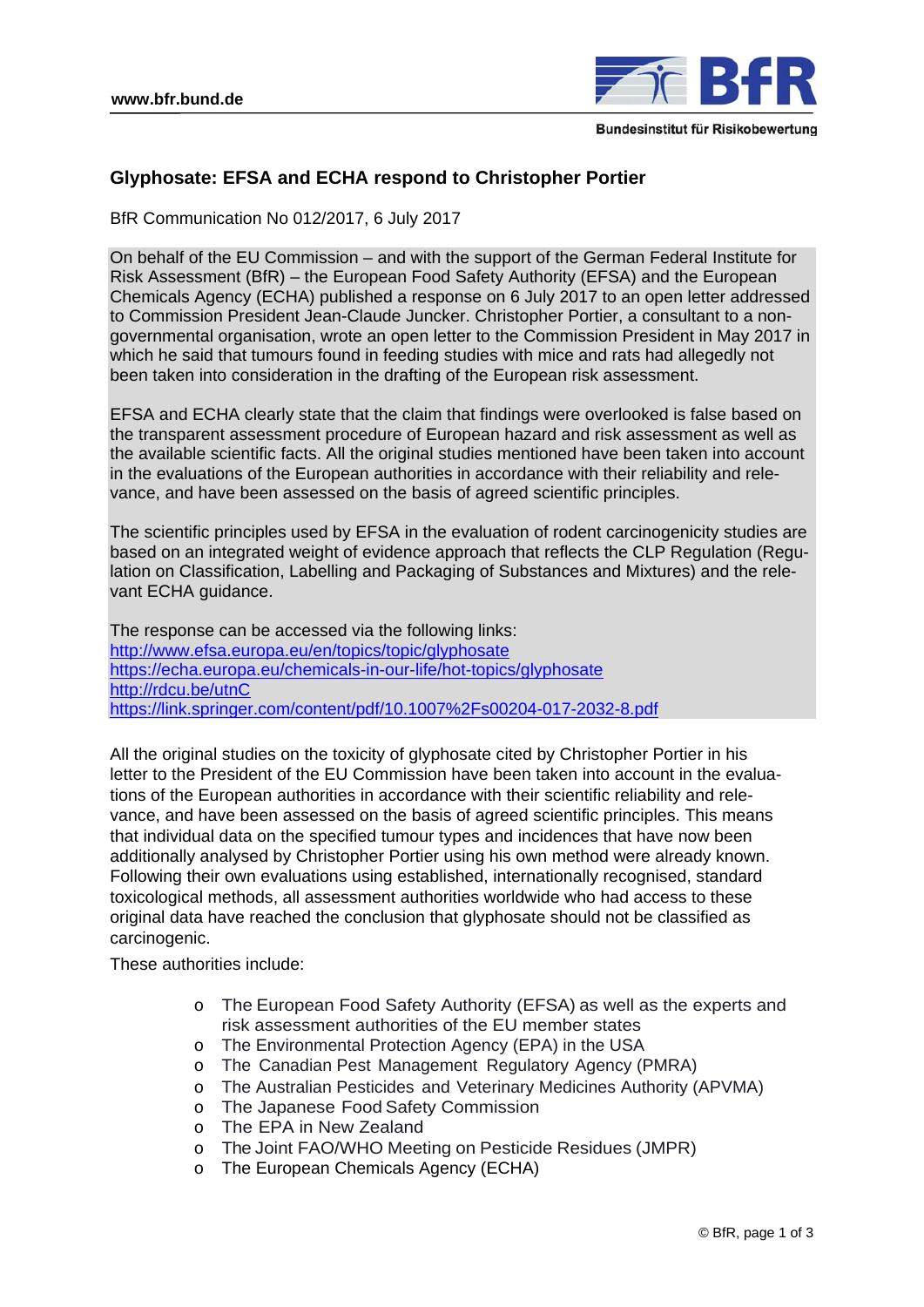

## **www.bfr.bund.de**

All of the tumour incidences described by Christopher Portier as "new" can also be found in the original studies of the manufacturers. The scientific principles used by EFSA in the evaluation of rodent carcinogenicity studies are based on an integrated weight of evidence approach that reflects the CLP Regulation (Regulation on Classification, Labelling and Packaging of Substances and Mixtures) and the relevant ECHA guidance.

One of the key elements in this approach is the assessment of the quality of the studies and the identification of errors that might influence the findings as described by the study authors. The integrated assessment of the statistical significance of the findings and their biological relevance is also of decisive importance. Moreover, the use of agreed methods, guidelines and principles is essential to ensure coherence in regulatory scientific assessments.

According to OECD guidelines on the evaluation of experimental animal studies, statistical significance should not be equated with biological relevance. After the process was completed at EFSA, the Committee for Risk Assessment (RAC) at ECHA reviewed the scientific findings and determined that classification as carcinogenic is not warranted.

As part of the re-approval procedure, the German Federal Institute for Risk Assessment (BfR) was commissioned to assess the health risk of the active substance glyphosate. This assessment was incorporated into the European assessment process and independently peer reviewed by the experts of the member states and the EFSA in a transparent assessment process, resulting in confirmation of the basic statements contained in the BfR assessment. Based on the Community assessment, EFSA forwarded its "Conclusion" to the European Commission and to the member states of the European Union. In the ECHA-managed procedure for the harmonised classification and labelling of substances (CLH), the CLH report prepared by Germany was also subject to a public consultation.

The ECHA then communicated on 15 March 2017 that, following the evidence-based assessment of data from epidemiological studies and animal experiments, a hazard classification of glyphosate as carcinogenic, mutagenic and reprotoxic in line with the CLP Regulation is not justified. Independently of ECHA, the competent WHO/FAO body – the *Joint FAO/WHO Meeting on Pesticide Residues* (JMPR) – reached the conclusion that glyphosate does not pose any carcinogenic risk.

## **You can find more information on glyphosate on the BfR website at:**

http://www.bfr.bund.de/en/a-z\_index/glyphosate-193962.html



"Opinion app" of the BfR